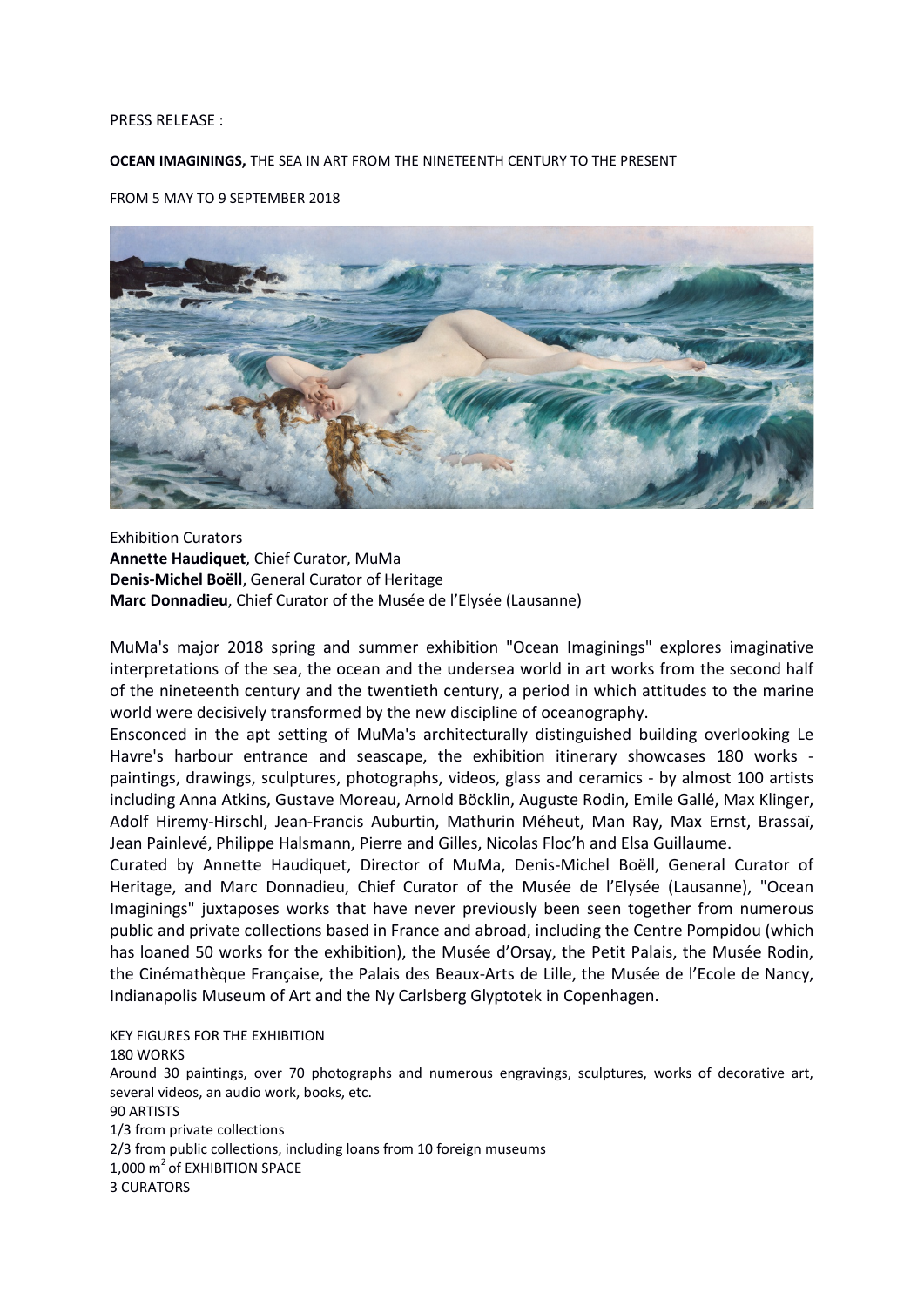# THE CENTURY OF SCIENCE

The nineteenth century was marked by ground-breaking scientific advances that considerably altered people's attitudes to their environment. In 1859, Darwin published his famous book setting out the theory of evolution. That same year, the first underwater telephone cable was laid between Europe and America, and France's first laboratory of marine zoology and physiology was set up in Concarneau, in Brittany. It was soon followed by a dozen maritime research stations on the French coasts. For artists like Jean-Francis Auburtin and Mathurin Méheut, they were ideal places to observe marine life. From 1898 onwards, Louis Boutan experimented with underwater photography at Concarneau. Simultaneously, the Swiss artist Arnold Böcklin became fascinated by the research being carried out at a marine zoology station founded in Naples in 1872. Three seminal works of literature focusing on the ocean had been published in the 1860s, before painting took up the theme: Jules Michelet's *La Mer* (The Sea, 1861), Victor Hugo's *Les Travailleurs de la mer* (Toilers of the Sea, 1866), and the Comte de Lautréamont's *Les Chants de Maldoror* (The Songs of Maldoror, 1868-1869). Gustave Doré provided illustrations for an 1867 edition of *Les Travailleurs de la mer*, ten years before illustrating *The Rime of the Ancient Mariner*, by Samuel Taylor Coleridge.

In 1869, Jules Verne published his adventure story *Vingt mille lieues sous les mers* (Twenty Thousand Leagues under the Sea), which revisited the legend of Atlantis. The figure of Captain Nemo and his submarine, the *Nautilus*, owed much of their popularity to the illustrations of Alphonse de Neuville and Édouard Riou.

## VENUS, SIRENS, MERMAIDS AND SEA-MONSTERS

At the 1863 Paris Salon, traditional representations of the birth of Venus by Cabanel, Baudry and Amaury-Duval still dominated the art scene. But very soon, under the influence of the new scientific discoveries about the marine world, artists began to drift away from classical mythology and the Greek and Latin literary canon that had furnished so many stories and characters connected with the sea (Odysseus and the Sirens, Venus, Andromeda, Medusa, Ondine, and so on) and to be open to new, unfamiliar narratives, shapes and motifs. Gustave Moreau and Odilon Redon offer consummate illustrations of this shift. Exhibition galleries began to be filled with a plethora of marine phantasmagoria - ambivalent hybrid monsters, half woman, half fish or half woman, half seahorse. As depicted by Auguste Rodin, Arnold Böcklin and English painters of the Victorian era, the Sirens no longer had wings. Transformed into mermaids, they lured poets and fishermen to a watery death. Between 1899 and 1904, the publication of Ernst Haeckel's 100 plates depicting plankton and jellyfish made the splendours of marine fauna accessible to all.

At the turn of the century, a more naturalistic approach to marine flora and fauna prevailed. It fed into the decorative and applied arts, especially Art Nouveau, from the glass maker Émile Gallé to the enamel worker Eugène Feuillâtre and the ceramicists Auguste Heiligenstein and Alexandre Bigot, not to mention the engraver Jean-Émile Laboureur. Eugène Grasset's periodical *Art et décoration* sent Maurice Pillard-Verneuil and Mathurin Méheut to the aquarium in Roscoff to observe marine organisms. Their observations resulted in decorative interpretations that were both accurate and arresting. Music too caught the sea fever, with Claude Debussy, Maurice Ravel and Camille Saint-Saëns composing works about the ocean.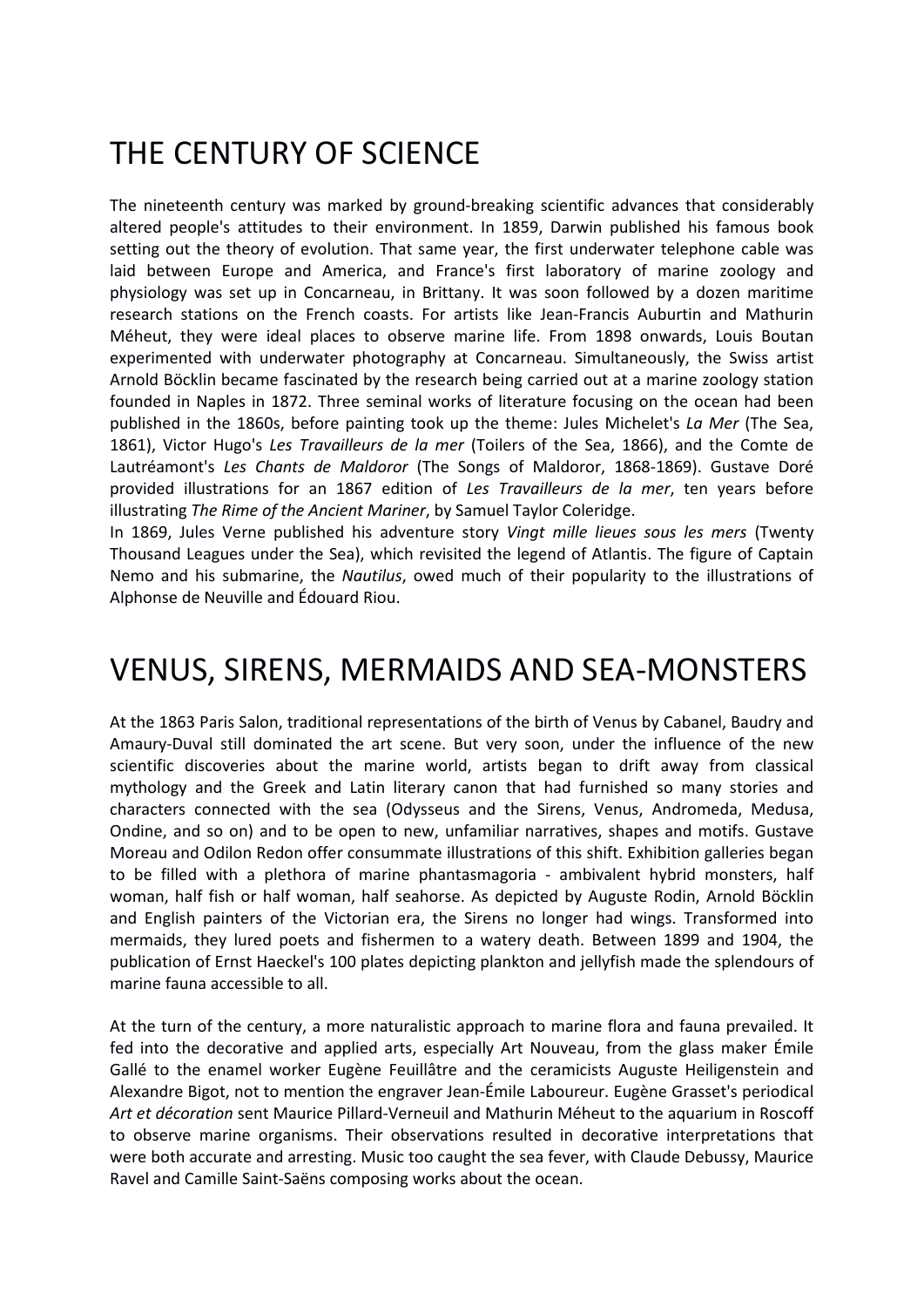## MODERNIST AND SURREALIST VISIONS

In the period between the wars, the Modernists saw the undersea world as a lost Eden or a magic mirror held up to the surface world. The pen of André Breton, the scissors of Max Ernst and the paintbrush of Hans Reichel jumbled distances, boundaries and horizons beyond repair. The Surrealists found ample evidence in Jean Painlevé's popular science films that reality was just as capable of sparking imaginative visions as the human mind, if not more so. This was the "circumstantial magic" alluded to in André Breton's rallying cry. Seaweed, plankton, corals, octopuses, jellyfish, seahorses and starfish are frequently to be found in the photographs of Laure Albin-Guillot, Brassaï, Man Ray and André Steiner.

In the visions of Jacques-André Boiffard, Heinz Hajek-Halke or Roger Parry, these marine apparitions, sometimes bring into being the very stuff of dreams - acting as André Breton's "fixed-explosive". Nurtured by the chimeric imaginings of Victor Hugo, Lautréamont, Joris-Karl Huysmans and Alfred Jarry, and by the rise of totalitarian regimes, new monsters also made their appearance, as in the experimental creations of Lucien Lorelle, Raoul Ubac and Wols, and later Simon Hantaï and Judit Reigl. The trope of the aquarium was transformed from a scale model of the ocean into a world of conjuror's illusions or music-hall turns: natural marvels were replaced by a new kind of show, imbued with André Breton's notion of veiled-erotic convulsive beauty.

### THE FUTURE OF THE OCEANS ARTISTS TAKE PART IN NEW-STYLE SCIENTIFIC EXPEDITIONS

Today, the oceans have lost their terrors. For centuries, human beings had a primeval fear of the sea: now we are afraid not of, but for the marine biotope. Contemporary art reflects climate change, overexploitation of natural resources and marine pollution. Several contemporary artists have taken part in new-style scientific expeditions whose goal is not to discover or explore new places but to help preserve the oceans from ecological disaster. The 28-year-old visual artist Elsa Guillaume is exhibiting *Spacesuit*, a fragmented ceramic and enamel diver's helmet suspended in mid-air, made in São Paulo in 2012, and two pieces especially created for the exhibition - a 14 metre drawing combining marine riders and the depths, done *in situ*, and in front of it, forming a counterpoint, an installation consisting of three large porcelain spider crabs, while the manyfaceted Nicolas Floc'h, who uses painting, sculpture and photography to explore aquatic environments, landscapes and transformations of the sea, is showing four large-format prints of his photographs of the sea-bed at Ouessant, in Brittany and Kuroshio, in Japan, taken on an expedition with the schooner *Tara* in 2017. Floc'h invites us to share his observation of the effects of global warming and ocean acidification in these two series documenting rapidly changing undersea landscapes.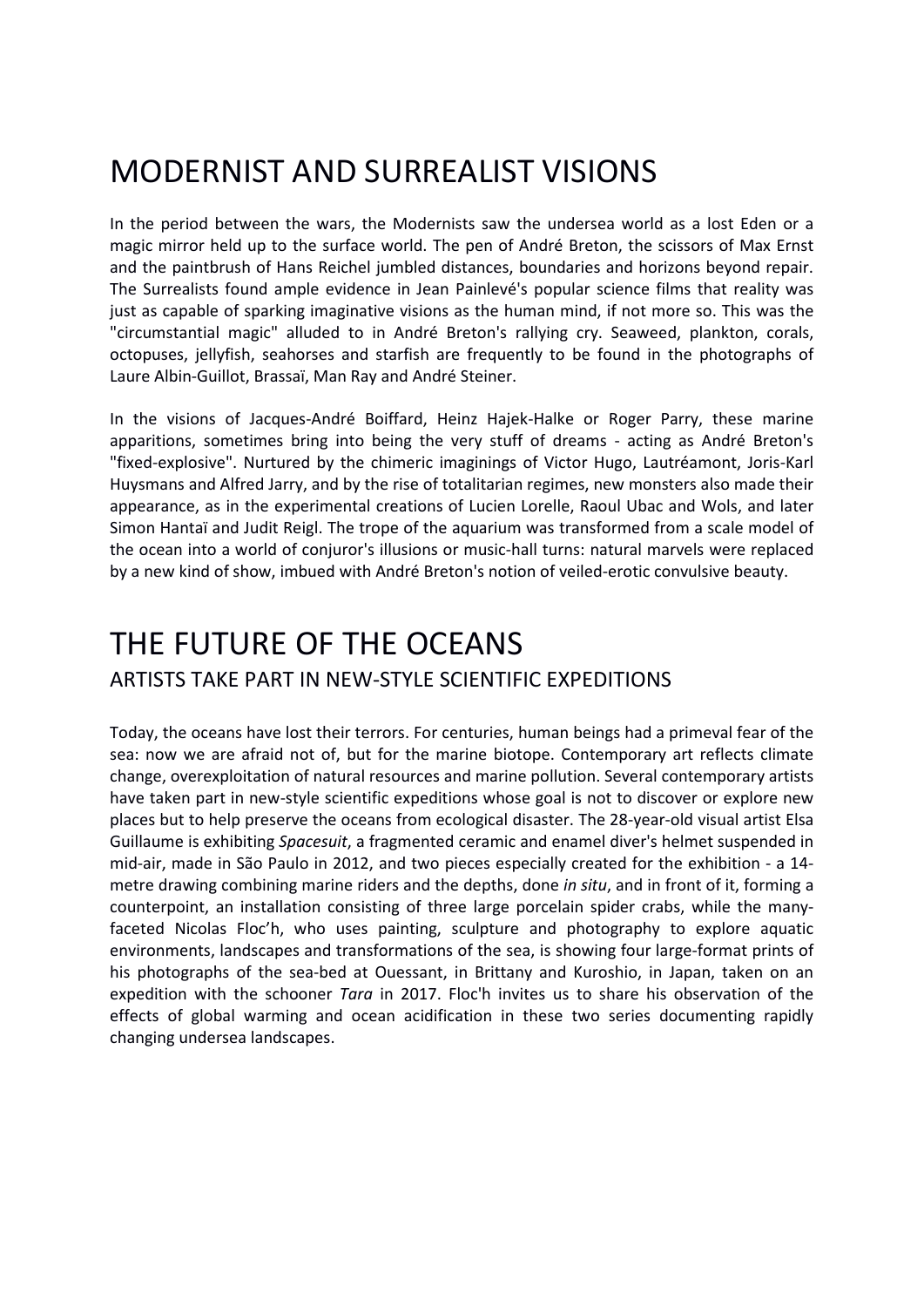## A MUSEUM THAT FACES SEAWARD

MuMa - the André Malraux Museum of Modern Art - was the first museum to be rebuilt in France following World War 2. Opened in 1961 by André Malraux, its high modernist glass-andsteel building is superbly located in Auguste Perret's reconstructed city centre, overlooking the harbour entrance. It offers an outstanding view of the seascape and of the Seine estuary that has appealed to so many artists. The proximity of the sea and the nature of the museum's collections, which chiefly revolve around French painting from the late nineteenth century and the early decades of the twentieth century, substantially determine the choice of exhibition themes.

"Ocean Imaginings" follows on from exhibitions on the theme of waves ("Vagues. Autour des paysages de mer de Gustave Courbet" in 2004) or ports ("Sur les quais. Ports, docks et dockers, de Boudin à Marquet" in 2008, "Signac et les ports de France" in 2010 and "Pissarro dans les ports. Rouen, Dieppe, Le Havre" in 2013). This exhibition is part of the programme of cultural events entitled "A Summer in Le Havre", initially rolled out in 2017 to celebrate the 500-year anniversary of the founding of the city and harbour of Le Havre. "A Summer in Le Havre" is devised by artistic director Jean Blaise and coordinated by the GIP (public interest group) "Le Havre 2017" made up of of the City of Le Havre, the Communauté de l'Agglomération Havraise (Greater Le Havre Conurbation), the Grand Port Maritime du Havre (Le Havre Port Authority), the Seine Estuary Chamber of Commerce and Industry, the Department of Seine-Maritime and the University of Le Havre.

### **MuMa**

### **Musée d'art moderne André Malraux**

2, boulevard Clemenceau 76600 Le Havre France Tel. +33 (0)2 35 19 62 62 muma-lehavre.fr

Open 11.00 a.m. to 6.00 p.m. from Tuesdays to Fridays Open 11.00 a.m. to 7.00 p.m. on Saturdays and Sundays Closed on Mondays and on 14 July

### **NATIONAL PRESS ENQUIRIES**

Alambret Communication

Leïla Neiriinck

+33 (0)1 48 87 70 77 +33 (0)6 72 76 46 85 leila@alambret.com [www.alambret.com](http://www.alambret.com/)

MUMA PRESS ENQUIRIES Catherine Bertrand +33 (0)2 35 19 55 91